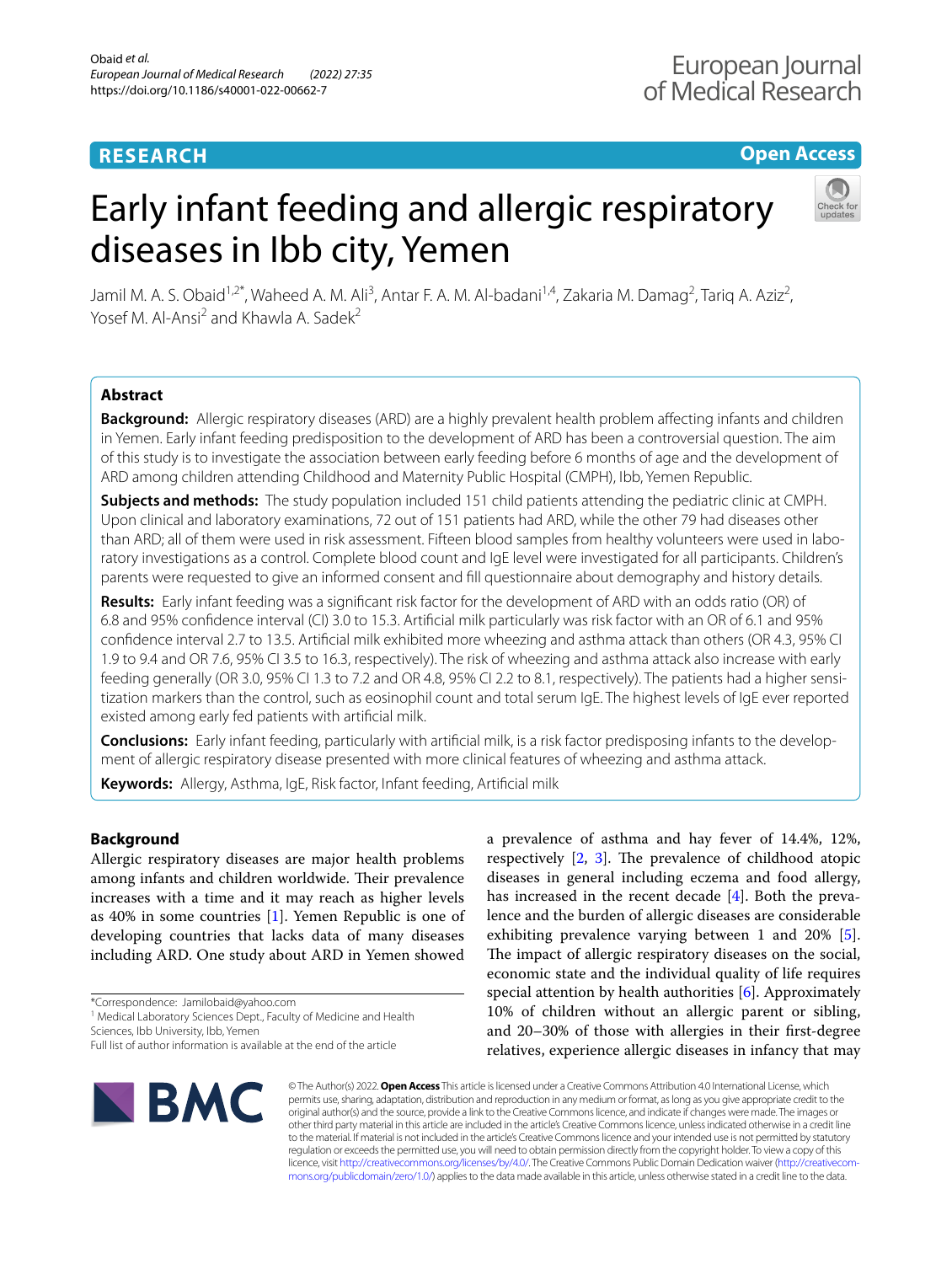indicate to other non-hereditary environmental factors [[7\]](#page-6-6).

Allergic respiratory diseases are disorders of the airway characterized by hyper-responsiveness and infammation manifested by symptoms ranging from as mild as sneezing to chronically severe such as asthma. Allergic rhinitis and asthma are the most common chronic childhood respiratory diseases worldwide  $[8]$  $[8]$ . The common histopathology fndings include airway infammatory cell infltration such as eosinophils, neutrophils, and lymphocytes (especially T cells), goblet cell hyperplasia, sometimes plugging of small airways with mucus, airway edema, and mast cell activation. IgE plays a central role in the pathogenesis of allergic asthma [[9\]](#page-6-8).

The development of IgE-mediated allergic respiratory diseases is infuenced by many factors; the frst and most important one is genetic. Second factor may be the environmental factors such as pollution, climate, and nutrition. Nutritional factor efect was proven by the conclusion that the obesity is increasingly recognized as a risk factor. Continuous exposure of sensitized patients to inhaled allergens increases airway infammation, air-way hyper-responsiveness, and symptoms of atopy [\[10](#page-6-9)]. Continuous exposure to other environmental risk factors must be investigated.

Infant feeding is basically an important early-life exposure that may infuence respiratory infections and the development of allergic respiratory diseases notably asthma [\[11](#page-6-10), [12](#page-6-11)]. A large meta-analysis of early infant feeding and health outcomes showed lower impact of breast-feeding on cough and wheeze in a dose–response pattern [[13\]](#page-6-12). By the way, World Health Organization (WHO) recommend early breast-feeding at frst 1 h of birth and to be exclusive for 6 months, then continue for up to 2 years of age [\[14](#page-6-13)].

It is noteworthy to mention that the early-life nutrition is an important modifable lifestyle factor that infuences the development of a child's immune system, consequently it may afect positively or negatively on immune response, i.e., it may lead to development of immune diseases [[15\]](#page-6-14). Our hypothesis postulates that early feeding (before 6 months of age) may predispose to the development of allergic respiratory disease.

## **Subjects and methods**

## **Subjects**

This case–control study was conducted between January and May 2019 on 151 child patients. These patients were admitted to Pediatrics Clinic at Childhood and Maternity Public Hospital, Ibb, Yemen Republic (CMPH). Upon clinical and laboratory examinations, a total of 72 patients were diagnosed as having allergic respiratory disease with recurrent episodes of allergy according to the clinical guidelines. Seventy-nine children diagnosed with disease other than ARD were included for risk assessment analyses. Fifteen healthy children were included in this study as a control for laboratory investigations.

Patients' parents were asked to get a full history and medical information to complete the questionnaire by our team with the help of patient's physician. Double blood sample was taken from patient, one EDTA sample that was used for complete blood count analyses. Another clotted sample was used for serum IgE measurement using ELlSA technique. An informed consent for participation was taken for all participant on behalf of their parents. This research adheres to international guidelines of ethics in biomedical research.

## **Questionnaire**

The questionnaire was filled by researchers and parents and includes patient demography, and full medical history. Assessment of allergic respiratory disease data was taken from their response on questions about disease; frst presentation, severity, number of episodes, medical assistance-called, history of hospital admissions, and symptoms. Activities and living habits related to hypersensitivity were included as well. The feeding items questions were included in questionnaire such as breastfeeding data, artifcial milk consumption and other formula of juice and solid food in relation to patient age.

Eight non-compliant patients who gave incomplete information of questionnaire were excluded from this study.

## **Complete blood count**

EDTA blood sample was collected from each patient and healthy control volunteers. Samples were analyzed using hematology analyzer (Sysmex xsi-500, Germany) with 5 diferential leukocytes parameters output. All CBC parameters were collected and statistically analyzed.

## **IgE determination**

Immunoglobulin E was measured from frozen serum samples of patients and controls. The assay is based on a solid-phase enzyme-linked immunosorbent assay (ELISA) system that utilizes one monoclonal anti-IgE antibody for solid-phase (micro-titer wells) immobilization. Further procedures followed the standard protocol of the manufacturer (Bios, Hayward CA, USA). Color absorbance was measured with ELISA reader (Mindary, China) in reference to standard reagents.

## **Statistical analysis**

All statistical analyses were conducted using IBM SPSS version 19 (property of SPSS 2010, Inc., IBM Company) software. The difference tests for categorical variables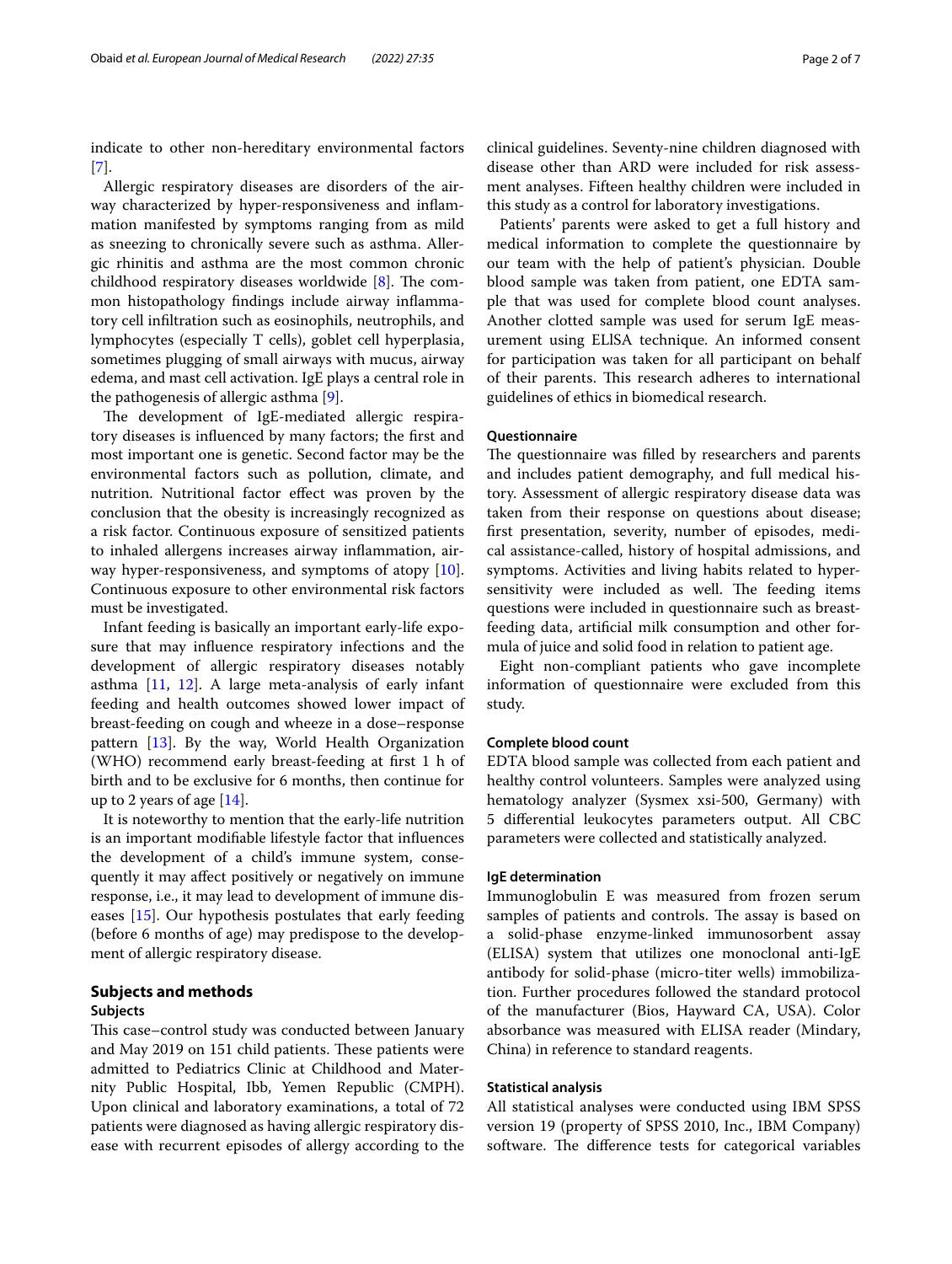were carried out using Chi-square test, and *t* test for quantitative variables. Correlation analyses were carried out with Spearman correlation test. Risk factor assessment was done using odds ratio (OR) calculation with 95% confdence intervals (CI) from ARD patients and other patients distribution table using SigmaPlot for windows version 12, GmbH, Germany. The *p* value less than 0.05 was considered statistically signifcant.

## **Results**

A total of 151 child patients were selected to take part in this study. Out of the 151, 72 were diagnosed with ARD. Their age ranged between 2 months and 15 years; 61% of them were males. The majority of patients inhabit rural areas (68%). Those who live at the ground floor were 64% and those who had pets at home were 26%. All these data and other demographic data are listed in Table [1](#page-2-0).

The red blood cell parameters were lower than that of the healthy control (Table [2](#page-3-0)). In contrast, the mean platelets count and total leukocytes count were higher than that of the control with a statistical signifcance of *p*<0.001. Lymphocytes and eosinophils were elevated as well. The mean eosinophil count of ARD patient was four times greater than that of healthy counterparts  $(p < 0.001)$ .

More than half of patients developed ARD below 6 months of age. By the age of 2 years, 85% of patients developed ARD (Fig. [1](#page-4-0)). Patients presented with severe symptoms to the degree that need medical assistance scored a percentage of 46%, and about 68% were admitted to the hospital and were put under therapeutic sessions with oxygen and nebulizer (Table  $3$ ). The association between early feeding in general and artifcial milk with hospital admission showed odds ratio (OR 3.1, 95% CI 1.5 to 6.7 and OR 2.2, 95% CI 1.1 to 4.7, respectively). The association between early feeding in general and artifcial milk with medication showed odds ratio (OR 4.9, 95% CI 2.2 to 10.8 and OR 4.8, 95% CI 2.2 to 10.4, respectively). The age of disease presentation is directly proportional to the age at which the child started artifcial milk feeding  $(r=0.482, p=0.005)$  as depicted in Fig. [2.](#page-4-2)

The mean IgE level of ARD patients were three times higher than control (187.9 vs 48.1 IU/ml); the diference was statistically significant  $(p=0.015)$ . Higher levels (201.2 and 203.2 IU/ml) were reported in patients who were early fed on both artifcial milk and a solid food ( $p=0.05$ ). The level of IgE increases as the patient advances in age (*r*=0.260, *p*=0.03) (Fig. [3\)](#page-4-3).

Early feeding, below 6 months of age, with a solid food was reported in 76% of ARD children, while artifcial milk was reported in 79.8% of ARD difering from others  $(p < 0.001)$ .

<span id="page-2-0"></span>

|       | <b>Table 1</b> Demographic data of ARD patients and control |  |  |  |  |
|-------|-------------------------------------------------------------|--|--|--|--|
|       | volunteers attending Children and Maternity Hospital, Ibb,  |  |  |  |  |
| Yemen |                                                             |  |  |  |  |

| Data                            | <b>Patients</b><br>(percentage) | Control<br>(percentage) |
|---------------------------------|---------------------------------|-------------------------|
| Sex                             |                                 |                         |
| Male                            | 61                              | 60                      |
| Female                          | 39                              | 40                      |
| Age groups                      |                                 |                         |
| $0-6$ m                         | 14                              | 7                       |
| $7 m - 2$                       | 32                              | 33                      |
| $2.1 - 7$                       | 42                              | 40                      |
| $7 - 15$                        | 13                              | 20                      |
| Residence                       |                                 |                         |
| Urban                           | 32                              | 27                      |
| Rural                           | 68                              | 73                      |
| Income                          |                                 |                         |
| High                            | 18                              | 13                      |
| Intermediate                    | 51                              | 33                      |
| Low                             | 32                              | 53                      |
| Home inhabited-floor            |                                 |                         |
| 1                               | 64                              | 47                      |
| $\overline{2}$                  | 21                              | 40                      |
| 3 or more                       | 15                              | 13                      |
| Breast-feeding                  |                                 |                         |
| Yes                             | 93                              | 87                      |
| No                              | $\overline{7}$                  | 13                      |
| Pets at home                    |                                 |                         |
| Yes                             | 26                              | 27                      |
| No                              | 74                              | 73                      |
| No. of persons sharing the room |                                 |                         |
| $\mathbf{1}$                    | 8                               | 20                      |
| $\overline{2}$                  | 31                              | 27                      |
| 3                               | 32                              | 40                      |
| 4 or more                       | 29                              | 13                      |

The risk assessment of early feeding in general with the development of ARD results in an odds ratio of 6.8 with 95% confdence interval (CI 3.1 to 15.3). Artifcial milk early feeding associates with ARD development showed odds ratio of 6.1 with 95% confdence interval (CI 2.7 to 13.5). The solid food increases odds ratio by 1.6 with 95% CI 0.7 to 3.8. Table [4](#page-5-0) lists the detailed assessment of association between these factors and the development and clinical features of ARD. Generally, early feeding is associated with a statistical signifcance with wheezing (OR 3.1, 95% CI 1.3 to 7.2), asthma (OR 4.8, 95% CI 2.2 to 10.6), itching (OR 3.1, 95% CI 1.2 to 8.1) and other allergy development (OR 5.8, 95% CI 2.0 to 16.4). Artifcial milk increases wheezing (OR 4.3, 95% CI 1.9 to 9.4) and asthma (OR 7.6, 95% CI 3.5 to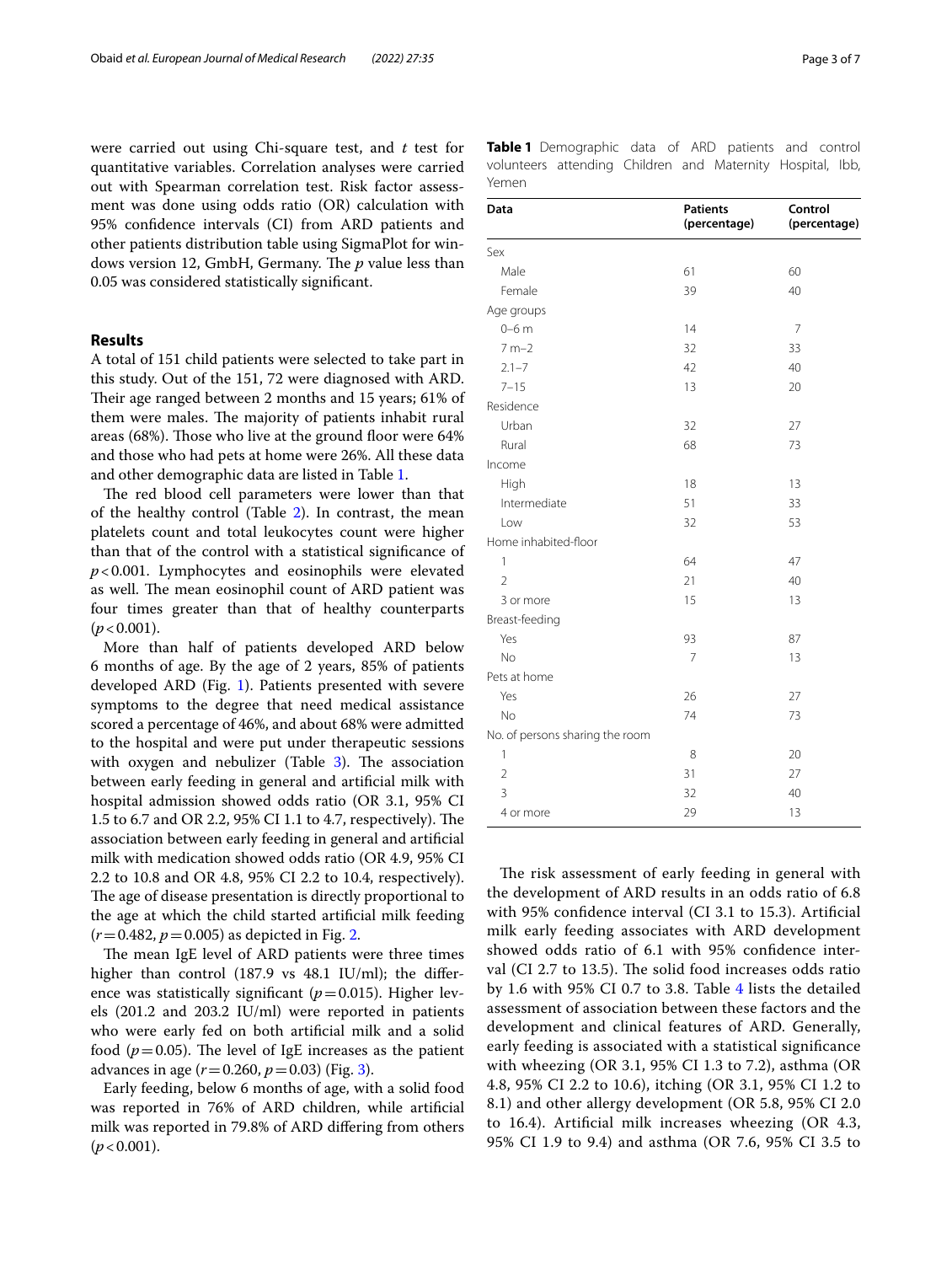|          | 웊             |           | ΣŠ        | 7<br>V        | <b>NCHC</b>   | PLTs        | <b>VBC</b>   |              |               | ш             |
|----------|---------------|-----------|-----------|---------------|---------------|-------------|--------------|--------------|---------------|---------------|
| Patients |               |           |           |               |               |             |              |              |               |               |
| Mean     | $\frac{1}{2}$ | 35.9      | 79.1      | 24.8          | 30.6          | 396.8       | 83           | 3.5          | 4.3           | 0.45          |
| Range    | $7.4 - 15.0$  | 24.4–43.5 | 55.2-98.8 | $14.4 - 32.4$ | $21.2 - 35.6$ | 189.0-788.0 | $3.5 - 17.7$ | $1.4 - 12.4$ | $1.2 - 10.3$  | $0.04 - 1.32$ |
| Control  |               |           |           |               |               |             |              |              |               |               |
| Mean     | 127           | 37.3      | 76.4      | 26.8          | 34.1          | 270.0       | 6.4          | 44           | $\frac{8}{1}$ | 0.10          |
| Range    | 7.3-16.6      | 21.4-66.6 | 58.7-86.7 | $20.8 - 31.4$ | $30.0 - 36.3$ | 84.0-400.0  | $2.8 - 12.3$ | $1.8 - 10.0$ | $0.3 - 4.5$   | $0.03 - 0.26$ |
| p value  | 0.009         | 0.782     | 0.173     | 0.014         | 0.001         | < 0.001     | 0.001        | 0.151        | 20.001        | 10001         |

<span id="page-3-0"></span>

| ֚֓                                    | ı      |
|---------------------------------------|--------|
|                                       |        |
| ļ                                     |        |
| I                                     |        |
| $\ddot{\phantom{a}}$                  |        |
|                                       |        |
| ł                                     |        |
| I                                     |        |
|                                       |        |
|                                       |        |
| i<br>Santa Caracasa<br>Santa Caracasa |        |
|                                       |        |
|                                       |        |
| i<br>i                                |        |
|                                       |        |
| $-1$                                  | j      |
|                                       |        |
| j                                     |        |
|                                       |        |
|                                       | ١      |
|                                       |        |
| י                                     |        |
|                                       |        |
|                                       |        |
|                                       |        |
|                                       |        |
|                                       |        |
|                                       |        |
|                                       |        |
|                                       |        |
|                                       |        |
|                                       | ١      |
|                                       | J      |
|                                       |        |
|                                       | j<br>) |
|                                       |        |
| 1                                     | ١      |
| $\overline{\phantom{a}}$              |        |
|                                       |        |
|                                       |        |
| an an international and               |        |
|                                       |        |
|                                       |        |
|                                       |        |
|                                       |        |
| ׇ֚֬                                   | ١      |
|                                       |        |
|                                       |        |
|                                       | ļ      |
|                                       |        |
|                                       |        |
|                                       |        |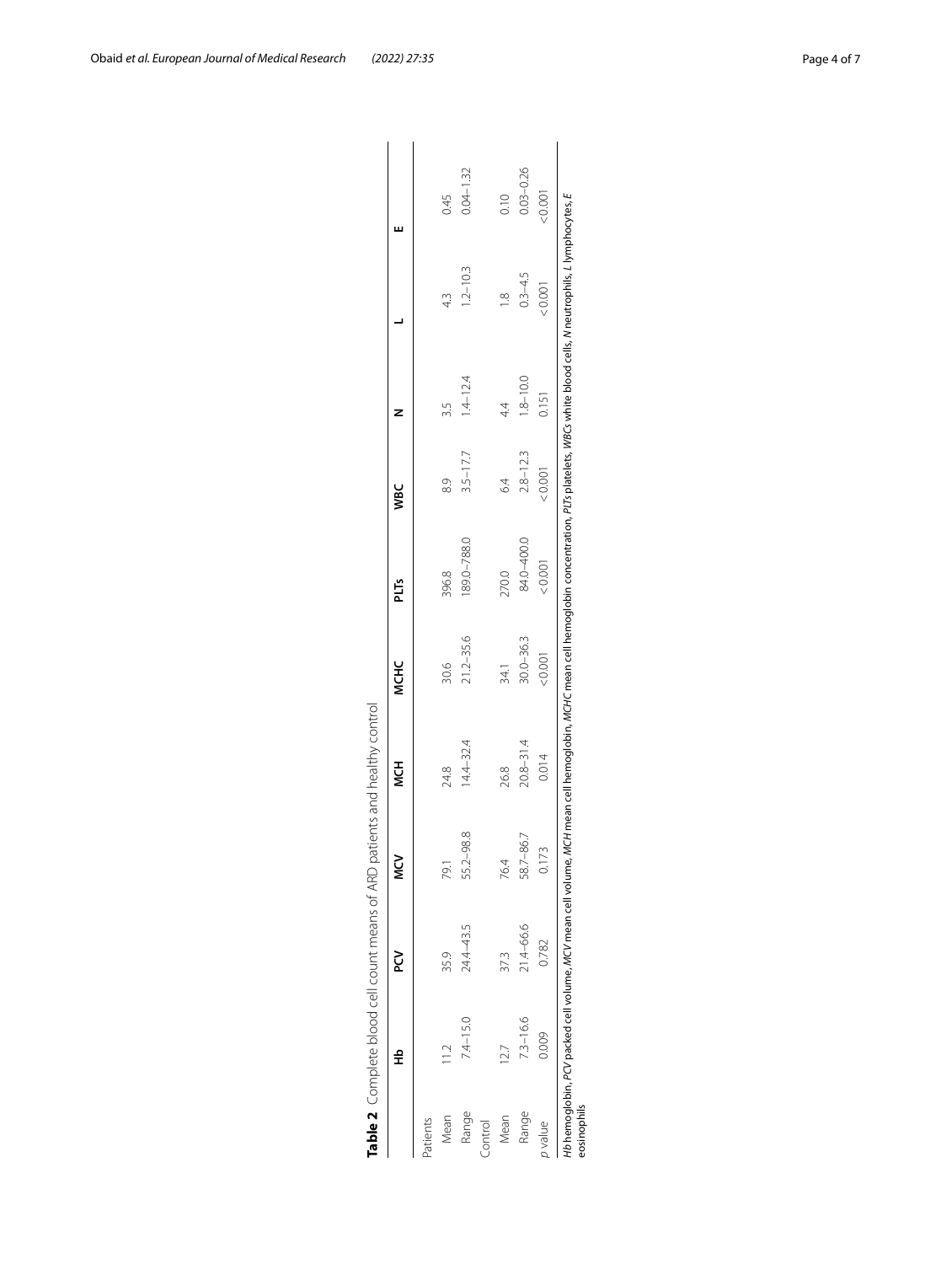

<span id="page-4-1"></span><span id="page-4-0"></span>**Table 3** Medical assistance need and medications history

| Data                    | Response  | Percentage |
|-------------------------|-----------|------------|
| Medical assistance need | Yes       | 45.8       |
|                         | <b>No</b> | 54.2       |
| Admission to hospital   | Yes       | 69.4       |
|                         | <b>No</b> | 30.6       |
| Medication              | Yes       | 68.1       |
|                         | <b>No</b> | 31.9       |
| Nebulizer use           | Yes       | 61.1       |
|                         | <b>No</b> | 38.9       |
|                         |           |            |



<span id="page-4-2"></span>16.3) with a statistically signifcant association. Allergenic nature of the artifcial milk may be the principal cause. Solid food increases asthma (OR 4.1, 95% CI 1.8 to 9.7) and itching (OR 3.4, 95% CI 1.4 to 8.1) with a statistically signifcant association.



## <span id="page-4-3"></span>**Discussion**

Global public health recommendation states that infants should be exclusively breastfed for the frst 6 months of life to achieve optimal growth, development and health [[14\]](#page-6-13). However, most families in Yemen Republic believe that mother's milk is not sufficient to meet the nutritional requirements of their infants. They supply infant with other complementary formula such as artifcial milk, juices and solid foods. Recommendations also state that infants should receive nutritionally adequate and safe complementary foods while breast-feeding continues for up to 2 years of age or beyond. Exclusive breast-feeding from birth is essential and possible except for a few medical conditions, and unrestricted exclusive breast-feeding results in ample milk production and consumption [\[16](#page-6-15)].

Our hypothesis about the predisposition of early infant feeding on the development of ARD mainly asthma was a matter of debate for many years ago. Most studies agreed with our results. More than that, some of them prove a protective efect of exclusive, and prolong breast-feeding from development of certain ARD and other atopic outcomes [\[17](#page-6-16)[–19\]](#page-6-17).

By contrast, a study in Belorussia concluded that there is no reduction in risk or even an increase in risk with breastfeeding [\[20\]](#page-6-18). However, Guilbert et al. concluded that a longer duration of breast-feeding favorably infuences lung growth in children. But in the presence of maternal asthma, longer breast-feeding is associated with decreased airflows [\[21](#page-6-19)]. This indicates the superiority of genetic factor on the environmental one in the development of asthma. Breast-feeding afects lung health through some mechanisms, including epigenetic efects, modulation of gut microbiota, stimulation of lung growth and immune development [\[22\]](#page-6-20).

Our results indicate to increased development of ARD in early fed infants mainly with artifcial milk with OR of 6.8 and 6.1, respectively. In addition, early feeding is strongly associated with asthma attack  $(OR=4.8)$ , the artifcial milk feeding is strongly associated with asthma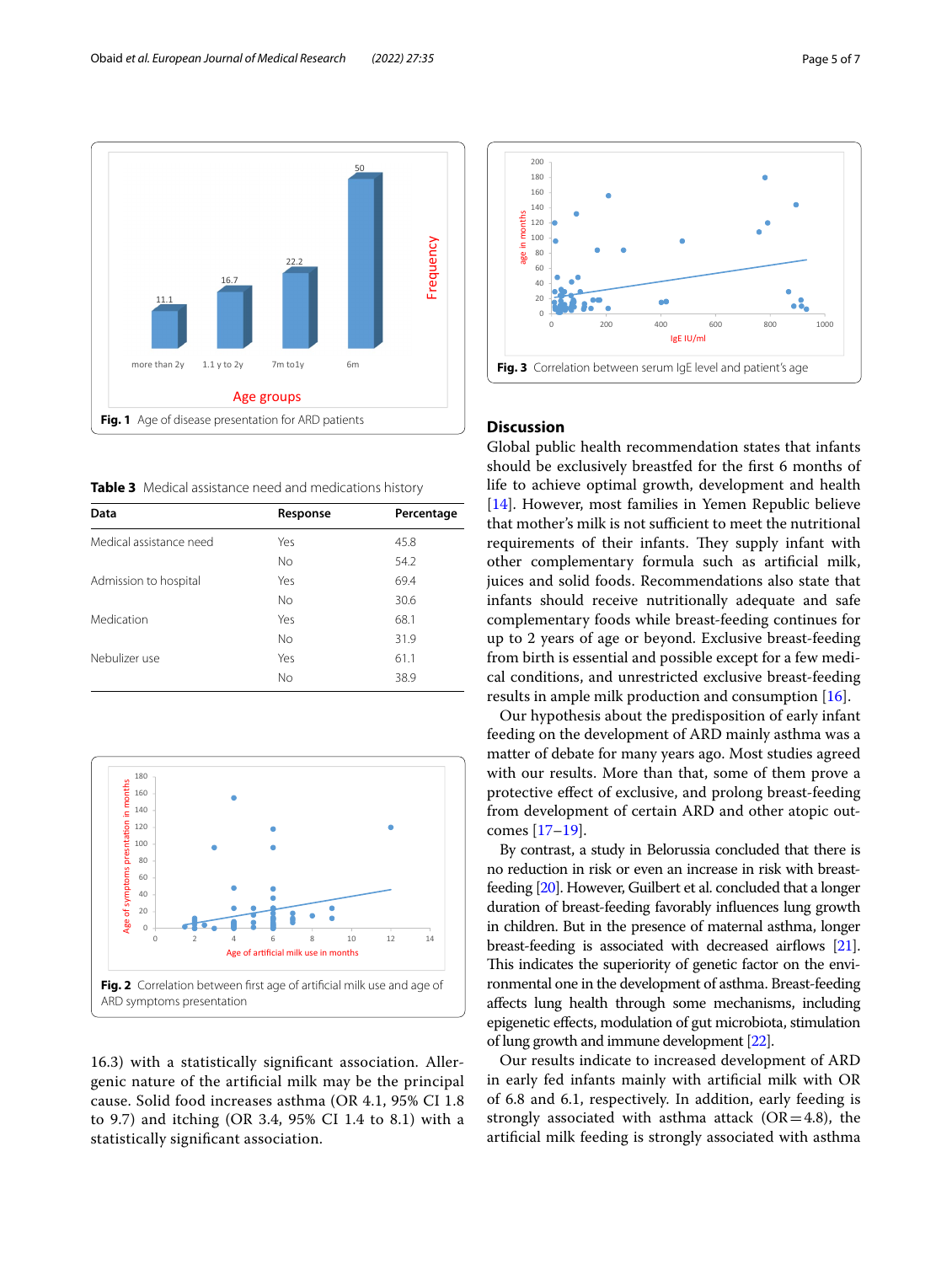| Clinical data         | Early feeding |              | <b>Artificial milk</b> |              | Solid food |             |
|-----------------------|---------------|--------------|------------------------|--------------|------------|-------------|
|                       | Odds ratio    | 95% CI       | Odds ratio             | 95% CI       | Odds ratio | 95% CI      |
| <b>ARD</b>            | 6.8           | $3.0 - 15.3$ | 6.1                    | $2.7 - 13.5$ | 1.6        | $0.7 - 3.8$ |
| Wheezing              | 3.0           | $1.3 - 7.2$  | 4.3                    | $1.9 - 9.4$  | $1.9*$     | $0.9 - 4.1$ |
| Asthma attack         | 4.8           | $2.2 - 10.5$ | 7.6                    | $3.5 - 16.3$ | 4.2        | $1.8 - 9.7$ |
| Recurrent itchy       | 3.1           | $1.2 - 8.1$  | $1.4*$                 | $0.6 - 3.2$  | 3.4        | $1.5 - 8.1$ |
| Other allergies       | 5.8           | $2.1 - 16.5$ | 3.1                    | $1.3 - 7.4$  | $1.8*$     | $0.8 - 4.2$ |
| Admission to hospital | 3.2           | $1.5 - 6.7$  | 2.2                    | $1.1 - 4.7$  | $2.3*$     | $1.0 - 4.9$ |
| Nebulizer use         | 2.6           | $1.2 - 5.6$  | $2.1*$                 | $1.0 - 4.4$  | $2.2*$     | $1.0 - 4.9$ |
| Medication            | 4.9           | $2.2 - 10.8$ | 4.8                    | $2.2 - 10.4$ | 2.6        | $1.2 - 5.6$ |

<span id="page-5-0"></span>**Table 4** Association of early feeding, solid food and artifcial milk with the development of ARD and other clinical data among child patients attending child and maternity hospital in Ibb city, Yemen

\* These results showed non-signifcant association (*p* >0.05)

attack ( $OR = 7.6$ ) and wheezing ( $OR = 4.3$ ). Camille et al. report association between wheezing and early feeding within French infants with OR of 3.78 [\[23](#page-6-21)]. Also Yu et al. report OR of 1.27 within Chinese children [[24\]](#page-6-22). Moreover, it was found elevated risk of asthma at age 6 within children consuming meat at the frst year of live by an OR of 8.47 [\[25\]](#page-6-23). Previously, a study concluded that an introduction of milk other than breast milk during the frst 6 months after birth increased almost two fold the risk of development of persistent asthma [Adjusted Relative Risk (ARR): 1.71] [\[26](#page-6-24)].

In contrast, Greer et al. showed that there is no evidence that delaying the introduction of allergenic foods, including peanuts, eggs, and fish, beyond 4–6 months prevents atopic disease [\[27\]](#page-6-25).

Other environmental factors may also afect the development of allergy. For example, living in rural areas increases exposure to the plant and dust allergens. Similarly, living at the ground floor also does  $[28]$  $[28]$ . Such factors were found to be higher within our patients. An exposure to allergen in utero is a suggested mechanism for early presentation of ARD symptoms because the presence of major respiratory allergens (Der p 1 and Blo t 5) in paired colostrum and cord blood samples  $[29]$ . Therefore, the symptoms appear early in the patient's life. Half of our patients sufered from severe symptoms to the degree that need medical assistant, oxygen supplement and bronchodilator. Also, the most prevalent symptom was wheezing in accordance with another published data [\[30](#page-6-28)].

Allergic parents factor beside the dietary factors increase the risk of ARD development [\[31](#page-6-29)].

Most of the early fed patients exhibit higher level of IgE in their serum. The level of IgE increased with advance in age. This may denote the induction potential of early feeding on ARD development and consequently on symptoms presentation as exhibited by the direct correlation between age of artifcial milk feeding and the age of symptoms presentation. This induction is refected also by the elevation of eosinophil, lymphocytes and platelets among patients rather than healthy control.

## **Conclusions**

Our result confrms that the early infant feeding, particularly artifcial milk predispose infant to the development of allergic respiratory disease with more frequent clinical features of wheezing and asthma attack. Other sensitization markers such as elevated eosinophil count and serum IgE level noted in the early fed children confrm the development of allergic disease. Exclusive breast-feeding for the frst 6 months of age seemed to be the important risk reduction behavior to manage ARD burden in infants and children.

#### **Abbreviations**

ARD: Allergic respiratory diseases; IgE: Immunoglobulin E; OR: Odds ratio; CI: Confdence interval; EDTA: Ethylene diamine tetra acetic acid; ELISA: Enzyme linked immunosorbent assay.

#### **Acknowledgements**

Thanks to Rokaia Alawadhy, Ziad Ashoaiby, Salah Abdullah, Reem Dhafer, Sheref Almoghraby and Maher Al-hamady for help in data collection.

#### **Authors' contributions**

Both frst two authors contributed in study planning, analyses. First author prepared the paper for publication. Second author was the pediatrician responsible for clinical examinations. Other authors are responsible for implementation of analyses. All authors read and approved the fnal manuscript.

#### **Funding**

We did not receive any fund.

## **Availability of data and materials**

All data are available in this manuscript.